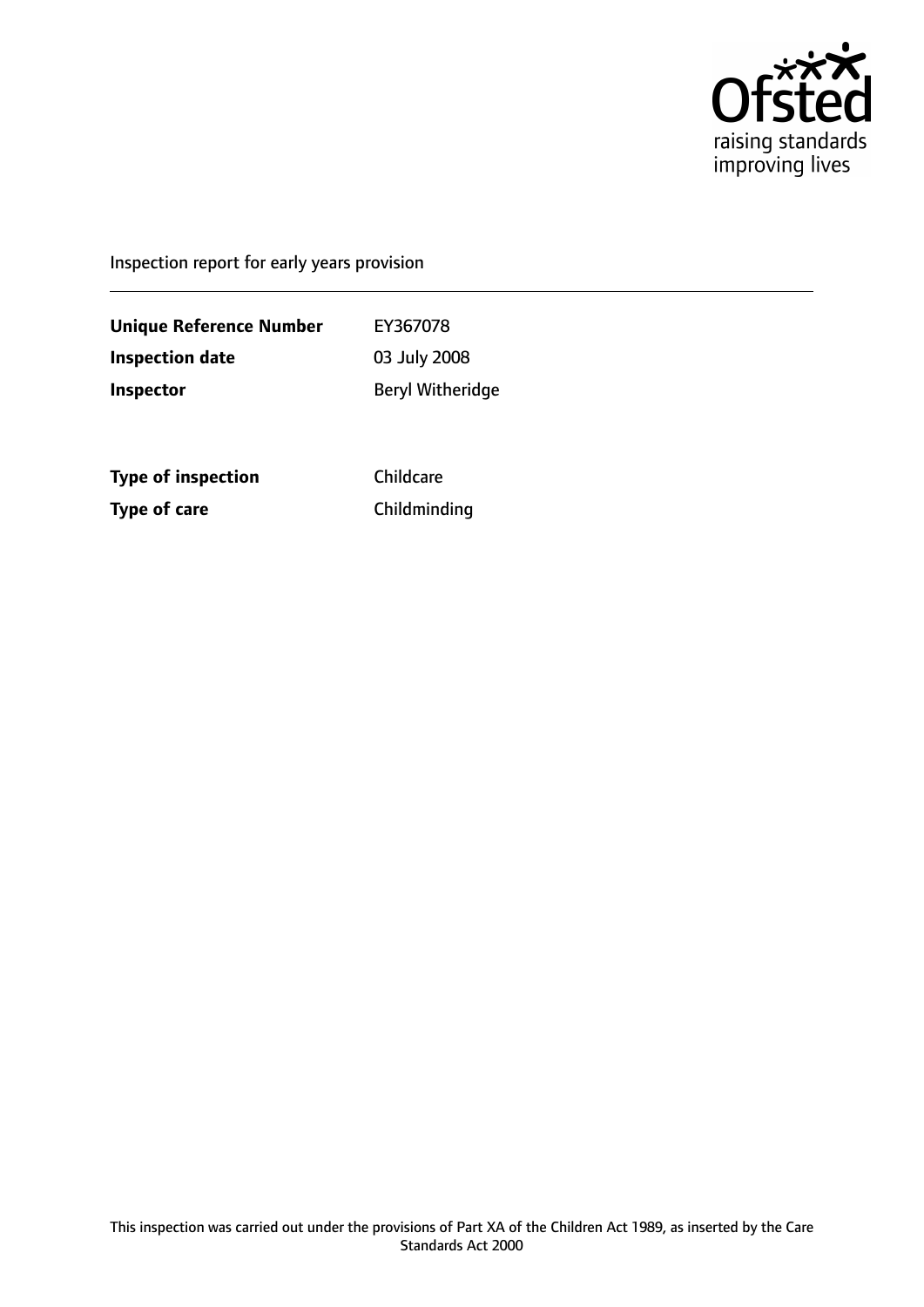#### **ABOUT THIS INSPECTION**

The purpose of this inspection is to assure government, parents and the public of the quality of childcare and, if applicable, of nursery education. The inspection was carried out under Part XA Children Act 1989 asintroduced by the Care Standards Act 2000 and, where nursery education is provided, under Schedule 26 of the School Standards and Framework Act 1998.

This report details the main strengths and any areas for improvement identified during the inspection. The judgements included in the report are made in relation to the outcomes for children set out in the Children Act 2004; the National Standards for under 8s day care and childminding; and, where nursery education is provided, the *Curriculum guidance for the foundation stage.*

The report includes information on any complaints about the childcare provision which Ofsted has received since the last inspection or registration or 1 April 2004 whichever is the later.

# **The key inspection judgements and what they mean**

*Outstanding: this aspect of the provision is of exceptionally high quality Good: this aspect of the provision is strong Satisfactory: this aspect of the provision is sound Inadequate: this aspect of the provision is not good enough*

For more information about early years inspections, please see the booklet *Are you ready for your inspection?* which is available from Ofsted's website: *www.ofsted.gov.uk.*

# **THE QUALITY AND STANDARDS OF THE CARE**

On the basis of the evidence collected on this inspection:

The quality and standards of the care are good. The registered person meets the National Standards for under 8s day care and childminding.

#### **WHAT SORT OF SETTING IS IT?**

The childminder was registered in 2008. She lives with her husband and two pre-school aged children in High Halstow, Kent. The whole ground floor of the childminder's house is used for childminding and there is a fully enclosed garden for outside play.

The childminder is registered to care for a maximum of four children at any one time and is currently minding one child. The childminder walks to local schools to take and collect children. The childminder attends the local parent/toddler group. The family have some fish and guinea pigs.

She is a member of the National Childminding Association (NCMA).

#### **THE EFFECTIVENESS OF THE PROVISION**

#### **Helping children to be healthy**

The provision is good.

Children are encouraged to be healthy. They take part in a lot of outdoor activities which helps with their physical development. They play in the garden with a good range of toys and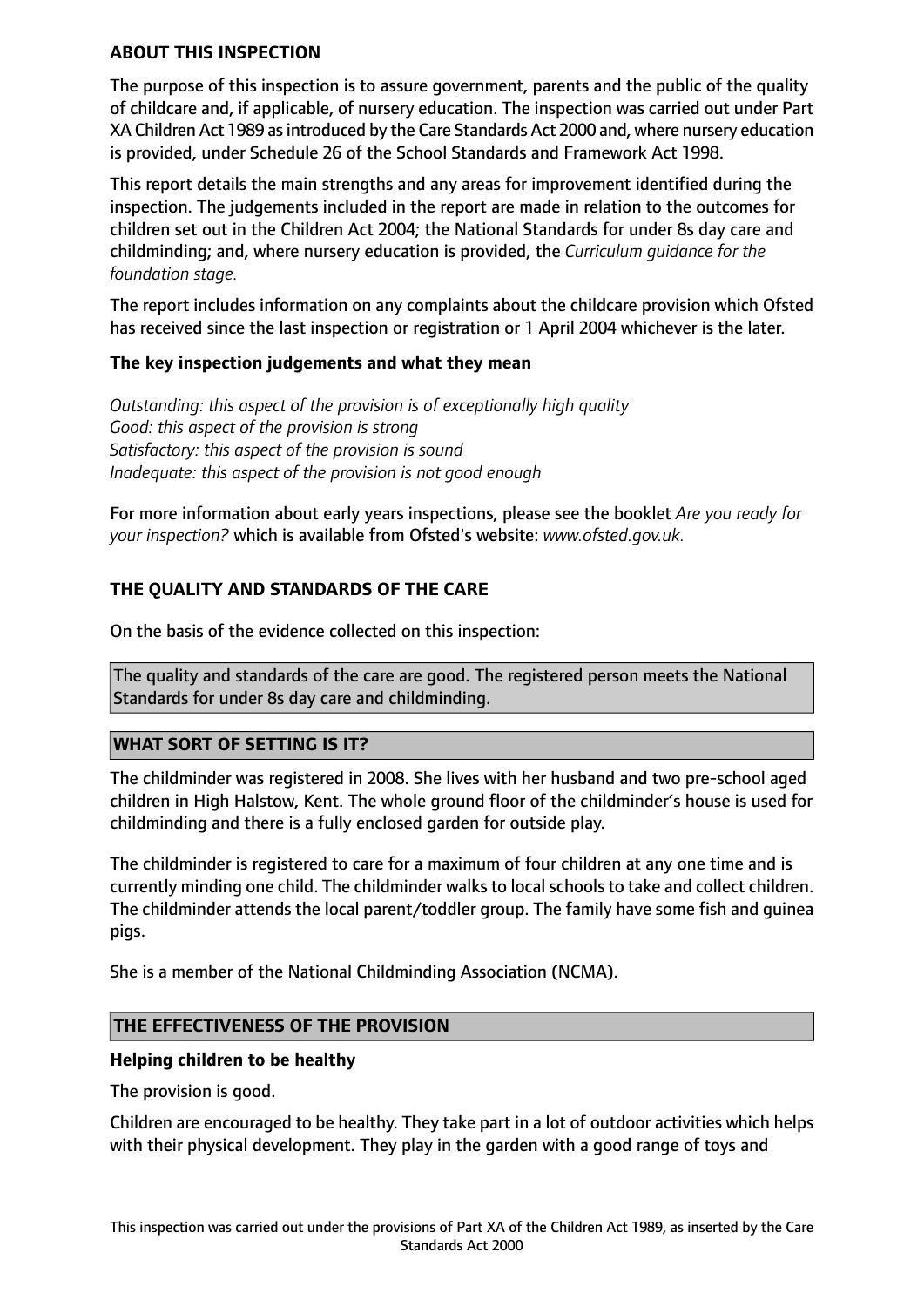equipment which are suited to their age and stage of development. Children learn about good health issues. They know they need to wash their hands before they eat food, after playing with the pets and after going to the toilet. The childminder provides them with anti-bacterial hand-wash and paper towels to dry their hands. All surfaces are cleaned with anti-bacterial wipes to ensure they are clean and hygienic and separate cleaners are used for the bathroom. Children with infectious conditions do not attend. Procedures are in place to provide the children with suitable care if they are taken ill while with the childminder. These procedures all help to prevent cross infection. Children's health needs are promoted because the childminder keeps the relevant accident and medication records.

Children are encouraged to eat healthy foods and know that drinks of water, milk, fruit juice or squash are readily available. The childminder is aware of any individual dietary requirements of each child. She does provide some healthy treats and snacks and fruit and yoghurts are always available. This is done in agreement with parents. The childminder works closely with parents to ensure children's dietary needs are met.

# **Protecting children from harm or neglect and helping them stay safe**

# The provision is satisfactory.

Children are cared for in a safe, comfortable and child friendly environment. They benefit from being able to play and learn within safe boundaries. The childminder ensures external doors are locked to prevent children leaving the home unaccompanied and there is a large secure outdoor area for them to play. Children are supervised at all times and they have plenty of room to move about freely and enjoy their games and activities. Toys and equipment are checked on a regular basis and appear safe and appropriate for the children attending. There is a written risk assessment in place to ensure equipment is safe and clean. Smoke detectors and a fire blanket are in place to help ensure that the home is safe for the children. These are checked regularly to ensure they are well-maintained. Children are beginning to understand the importance of keeping themselves safe. The childminder explains why certain procedures are necessary such as walking properly by the road to help avoid accidents and crossing the road safely.

Children's welfare is paramount. The childminder a good understanding of child protection issues and has a written policy but this requires updating to take account of the Local Safeguarding Children Board procedures. The childminder has emergency evacuation procedures in place which are discussed but have not been practised regularly with all the children. A record of fire drills is kept.

# **Helping children achieve well and enjoy what they do**

# The provision is good.

Children arrive eagerly and confidently at the childminder's home. They enjoy their time together playing and having fun. Children have the choice of a wide range of activities which are all freely accessible. Toys and resources include musical instruments, puzzles, books, shape sorters, construction, play house, cars, imaginative play, dressing up clothes, dolls and pushchairs, and art and craft activities. The children take turns happily and share extremely well. They enjoy feeding the pets and even talk about sharing when one guinea pig eats the food put in for another one. They listen eagerly to stories from books they have chosen, sitting together in the shade of a large tree in the garden, joining in on their favourite parts. Outdoor experiences are promoted with a range of resources available, including slide, bikes, balls, trampolines and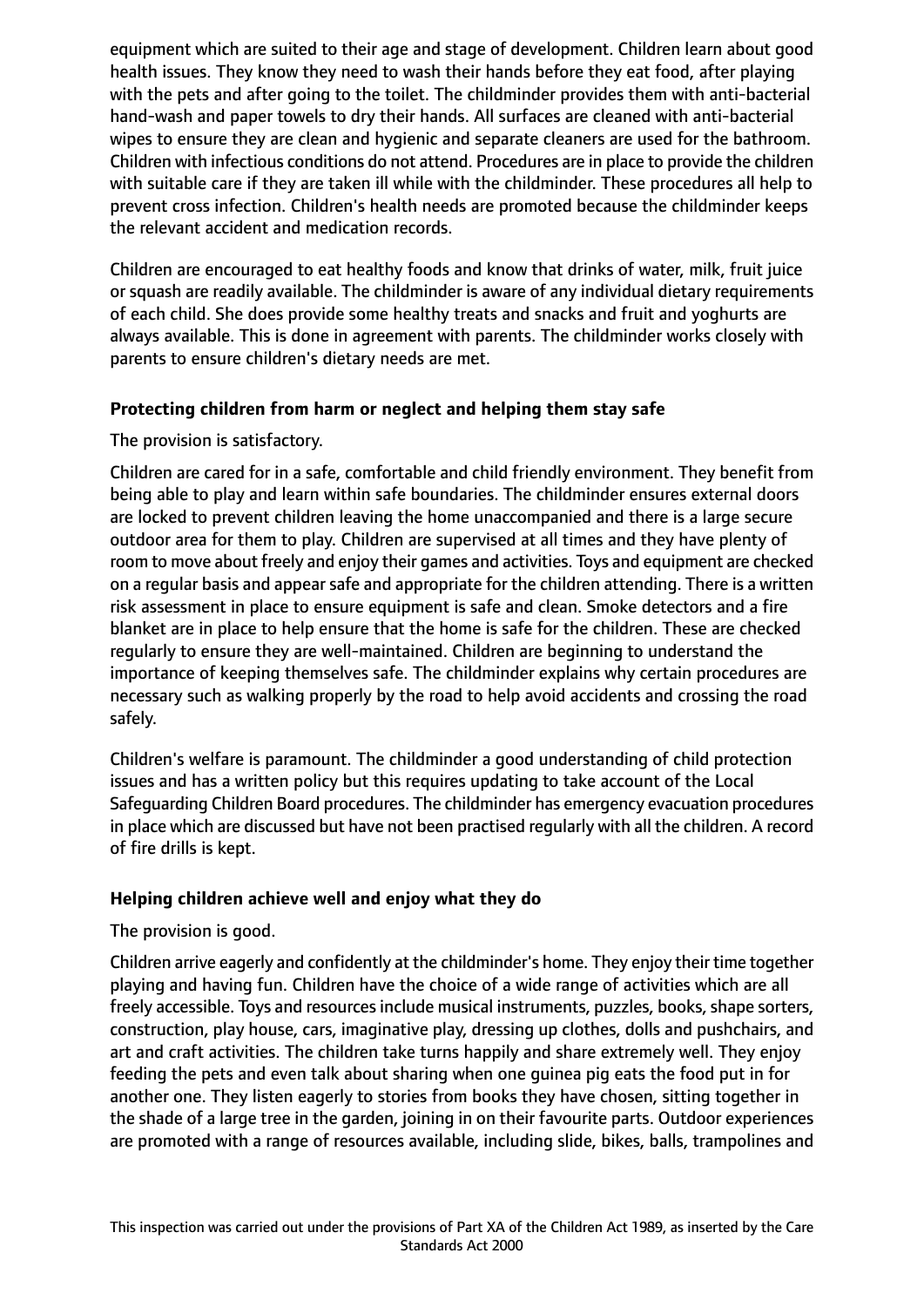space hoppers. Children are friendly and sociable and enjoy the company of the childminder; they like to be acknowledged for their achievements and are very good at using their imaginations in their play, which the childminder joins in with. The childminder understands the developmental needs of children of all ages and has started to plan her activities in line with the Early Years Foundation Stage (EYFS) framework. This includes observations and evaluation of activities. She always aims to ensure that the children have plenty of experiences available to extend their learning and to provide them with opportunities to play, learn and grow in suitable, stimulating surroundings.

# **Helping children make a positive contribution**

The provision is good.

The childminder welcomes all children and their parents into her home and treats all children with equal concern, respecting the wishes of the parent and their child and valuing the child for who they are. Their individual needs are discussed with their parents and the childminder aims to address these and ensures that all children are included in all experiences. Children demonstrate a sense of belonging as they make themselves at home, choose their activities and interact very well with the childminder and her children. Toys and resources promote some positive images of diversity of society but the childminder is aware that these could be extended. The childminder has some experience of caring for children with learning difficulties and disabilities but would always take into account the needs of all children when offering care. She also has learnt to use 'sign along'.

Children are always polite and well behaved. They know what the behavioural boundaries are these are discussed with them. The childminder is a good role model; she encourages good manners and praises children regularly, which helps to promote their confidence and self esteem. Children's welfare is promoted through the childminder's positive approach to their needs and their behaviour. Children benefit from consistency of care; the childminder works closely with parents at all times and has a professional but friendly relationship with them. The children's development is assessed and recorded using the EYFS framework. Parents are talked to on a daily basis and the parents spoken to, at the inspection, are happy to leave their children in the safe hands of the childminder and are pleased with the care given. The childminder takes positive steps to ensure that parents are kept well informed about all relevant policies and procedures. These are regularly updated, informative and shared with all parents.

# **Organisation**

The organisation is good.

Children are settled and feel very at home within a welcoming, well organised environment. They are relaxed and at ease with the childminder who provides good quality care. The childminder has a very proactive attitude towards her role as a childminder and is alwayslooking at ways of improving her practice and providing the children with more exciting and interesting opportunities. She is currently undertaking the accreditation with the National Childminding Association. She is also very good at assessing her provision and noting areas she wishes to improve.

The required documentation and records are in place, including daily attendance records, which show clear arrival and departure times for children and are completed daily. The registration certificate is clearly displayed and the records are all stored confidentially. All records are readily available for inspection. Children's welfare, care and learning are well promoted, due to the